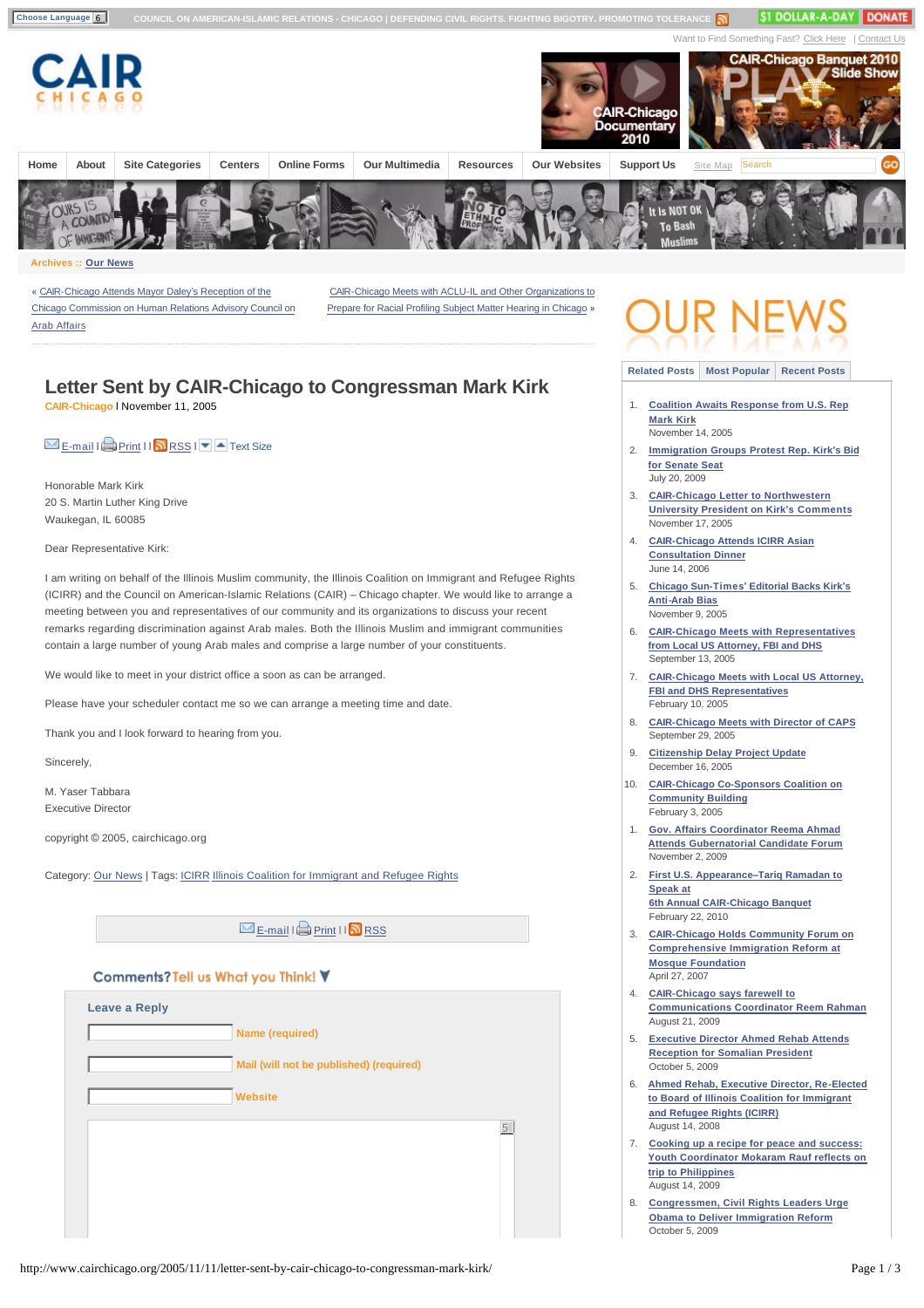9. **[Comprehensive Study Finds 1 in 4 people](http://www.cairchicago.org/2009/10/08/comprehensive-study-finds-1-in-4-people-are-muslim/)  are Muslim** October 8, 2009

6

**SEND** 

- 10. **[Gallup Poll Finds Americans More Prejudiced](http://www.cairchicago.org/2010/01/22/gallup-poll-finds-americans-more-prejudiced-against-islam-muslims-than-other-major-faiths/)  Against Islam, Muslims than Other Major Faiths** January 22, 2010
- 1. **[Civil Right Director Christina Abraham](http://www.cairchicago.org/2010/08/03/civil-right-director-christina-abraham-moderates-fbi-lecture-at-aic/)  Moderates FBI Lecture at AIC** August 3, 2010
- 2. **[Christina Abraham Speaks to Northwestern](http://www.cairchicago.org/2010/07/30/christina-abraham-speaks-to-northwestern-journalism-class-about-the-patriot-act-and-civil-liberties/)  Journalism Class about the Patriot Act and Civil Liberties** July 30, 2010
- 3. **[Executive Director Ahmed Rehab moderates](http://www.cairchicago.org/2010/07/12/executive-director-ahmed-rehab-moderates-event-for-grand-mufti-of-egypt-sheikh-ali-gomaa/)  event for Grand Mufti of Egypt, Sheikh Ali Gomaa** July 12, 2010
- 4. **[CAIR-Chicago Pays a Visit to Local Catholic](http://www.cairchicago.org/2010/05/24/cair-chicago-pays-a-visit-to-local-catholic-school/)  School** May 24, 2010
- 5. **[Communications Coordinator Amina Sharif](http://www.cairchicago.org/2010/05/11/communications-coordinator-amina-sharif-speaks-to-international-reporting-class-at-columbia-college/)  Speaks to International Reporting Class at Columbia College** May 11, 2010
- 6. **[Meet Our Spring Interns!](http://www.cairchicago.org/our-interns/)** May 6, 2010
- 7. **[Thank You for a Record-Breaking Banquet!](http://www.cairchicago.org/2010/04/14/thank-you-for-a-record-breaking-banquet-see-photos/)  [SEE PHOTOS]** April 14, 2010
- 8. **[Illinois Muslim Action Day 2010](http://www.cairchicago.org/2010/04/14/illinois-muslim-action-day-2010/)** April 14, 2010
- 9. **[LISTEN to CAIR-Chicago all this month on](http://www.cairchicago.org/2010/03/11/listen-to-cair-chicagos-ad-on-wcpt-progressive-talk-radio/)  WCPT 820 AM-Chicago's Progressive Talk Radio** March 11, 2010
- 10. **[CAIR-Chicago Honors Fallen Police Officers](http://www.cairchicago.org/2010/03/09/cair-chicago-honors-fallen-police-officers/)** March 9, 2010